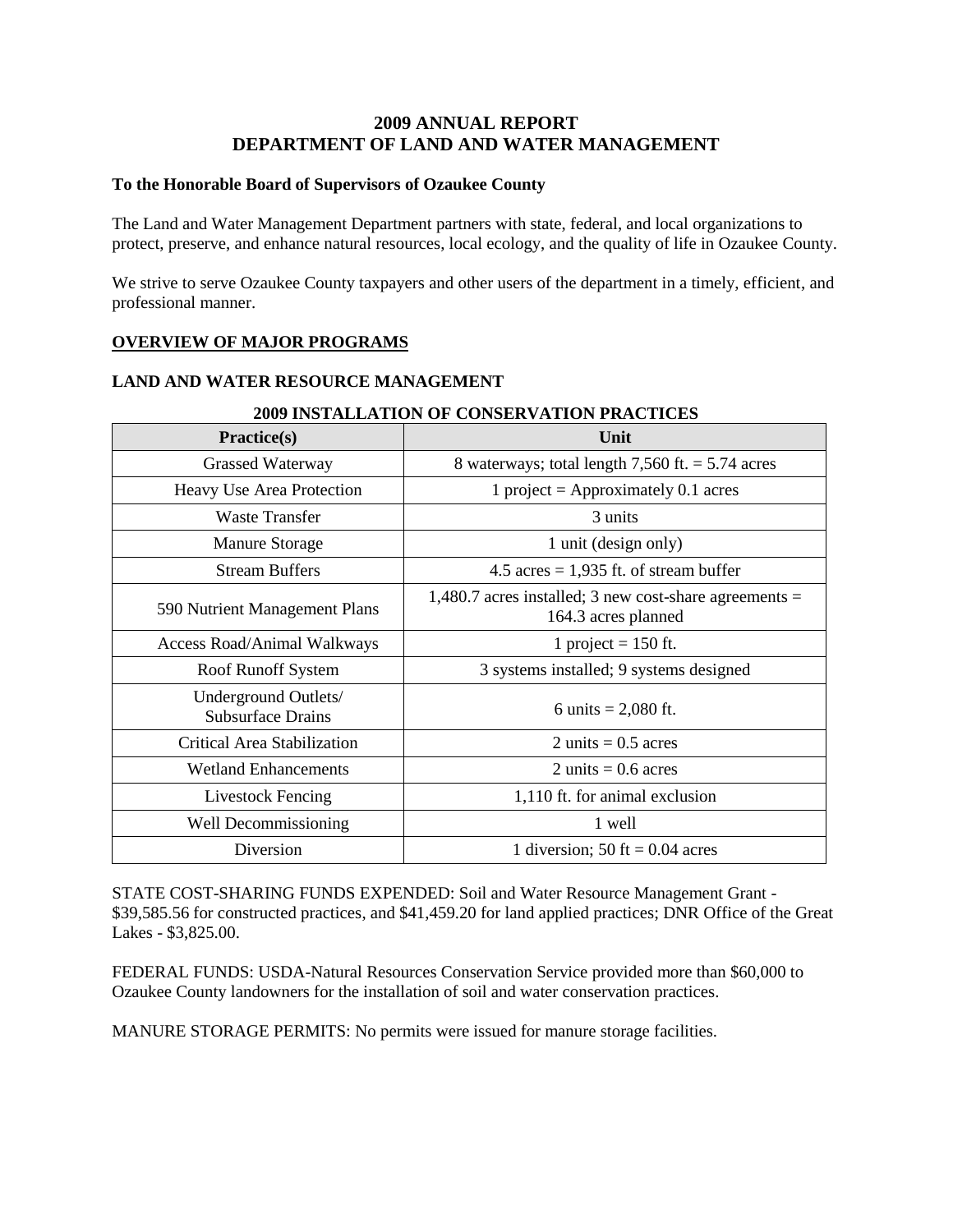## **USDA-NATURAL RESOURCES CONSERVATION SERVICE (NRCS) SUMMARY**

Wendy Fiala is the acting USDA District Conservationist for Ozaukee and Washington County. She is stationed in the West Bend office and travels to Port Washington to assist Ozaukee County landowners.

Below are some of the tasks completed by the USDA-Natural Resources Conservation Service in 2009:

- Conservation plans were updated on numerous operator conservation farm plans. The updates evaluated HEL (Highly Erodible Land). All HEL fields were planned so the soil loss from the cropping systems meets "T," the "tolerable" soil loss level.
- Assisted five landowners with planning or completing the following practices through the Environmental Quality Incentives Program (EQIP):
	- Grass waterways.
	- Planning three-stage manure storage facility; designing numerous conservation practices to be installed in 2010 through comprehensive nutrient management plans (CNMP).
	- Waste transfer system; silage leachate collection system.
	- Roof runoff management; underground outlet; sub-surface drain.
- Assisted in signing one Conservation Reserve Enhancement Program (CREP) contract and three CREP equivalent contracts.
- Contributed \$1,395.00 to Ozaukee County for technical assistance given by the Land and Water Management Department for design and construction oversight for USDA Environmental Quality Incentive Program.

## **WISCONSIN FARMLAND PRESERVATION PROGRAM**

Conservation plans are on file for approximately 147 landowners who participated in the Farmland Preservation Program (FPP) in 2009. Conservation plan status reviews were done on seven landowners. Status reviews also include an evaluation of compliance with Wisconsin's runoff rules.

## **WILDLIFE DAMAGE ABATEMENT AND CLAIMS**

This program offers abatement and claims assistance to agricultural producers who suffer economic loss from crop damage by deer, geese, or turkeys. Through this 100% state-funded program, numerous agricultural crop fields were evaluated for damage. Two crop producers enrolled in the program, with another five to ten inquiring about program rules. A total of \$1,723.29 was spent on temporary electric fences and repellants for deer. Typically 20 to 50 calls are taken every year regarding damage complaints not covered by the program for cost sharing, but for which technical assistance is allowed. No claims for wildlife damage were made on commodity crops.

### *Deer Donation*

Thirty deer were donated through the donation program. A total of 1,057 pounds of ground venison was distributed to Family Sharing in Grafton and Random Lake Area Interfaith Pantry. The program paid 100% of the processing cost of \$1,500.00. Saukville Meats and Schwai's Meat & Sausage were the venison processors.

## **STORMWATER MANAGEMENT**

A general permit under the Wisconsin Pollution Discharge Elimination System (WPDES) was issued to Ozaukee County to discharge stormwater from all portions of the municipal separate storm sewer system. The WPDES permit is effective from January 19, 2006, through December 31, 2010. The permit requires the implementation of the following programs: public education and outreach, illicit discharge detection and elimination, construction site pollutant control, post-construction stormwater management, and pollution prevention.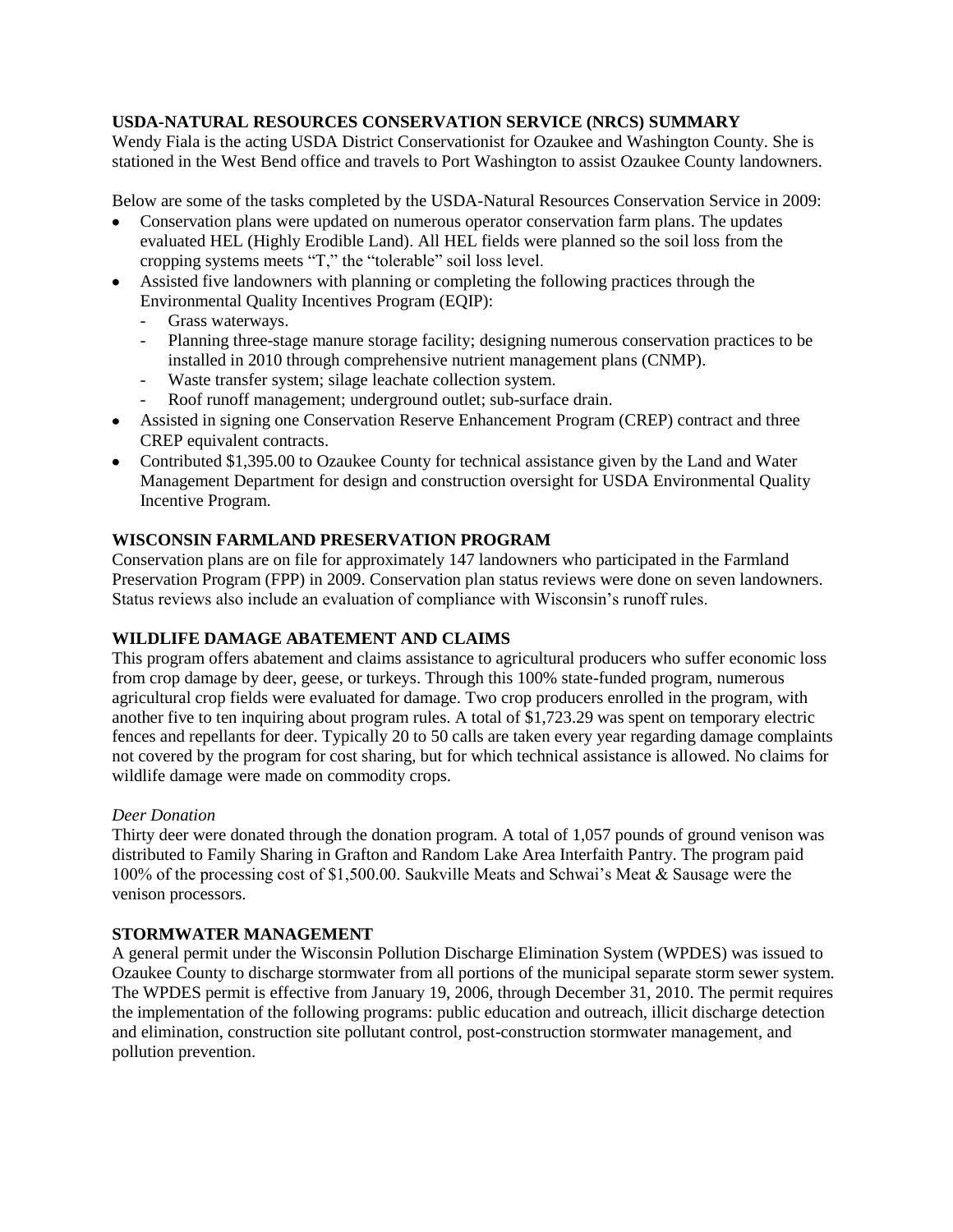A stormwater education and outreach plan was developed with all county stormwater-permitted communities to meet the requirements of the stormwater permit and increase efficiencies of local government.

The Construction Site Erosion Control and Post-Construction Storm Water Management Ordinance was adopted by the Ozaukee County Board of Supervisors.

A pollutant-loading model analysis using the Source Loading and Management Model (SLAMM) was completed for county facilities within the "urbanized area." For 2008, the permit required a 20% reduction of total suspended solids (TSS) discharging from county facilities to waters of the state when compared to no controls. The model indicates the county meets this 20% reduction of TSS, mainly due to the treatment provided by grass swales. The permit requires a 40% reduction in TSS by 2013. Our department will work with the county Highway Department to develop a strategy to meet the 40% reduction in TSS.

Stormwater pollution prevention plans are being prepared for the following county facilities in the urbanized area: Administration Center, Highway Department, Justice Center, Fairgrounds, County Garage-Cedarburg, Lasata Care Center & Lasata Heights, Mee-kwon Park & Golf Course, Lion's Den Gorge Nature Preserve, Tendick Park, and Ehlers Park.

### **GYPSY MOTH SUPPRESSION PROGRAM**

The Land and Water Management Department worked with local municipal gypsy moth coordinators to investigate and map potential spray blocks for 2008-09. No eligible treatment blocks were established for 2008-09. Gypsy moth populations have been low recently, but may rise dramatically in any given year.

### **EMERALD ASH BORER**

The emerald ash borer was found for the first time in Wisconsin in August, 2008, near the Ozaukee County community of Newburg. The emerald ash borer is an invasive wood-boring beetle that feeds on the tissues under the bark of ash trees, thereby killing them. This metallic green beetle is native to East Asia and was accidentally imported to the United States within the wood of shipping crates from China. It was first discovered in North America in 2002, near Detroit, Michigan.

The LWM Department provided EAB information to county residents and assisted federal, state, and local officials as necessary. Several informational sessions regarding the emerald ash borer were held in 2009.

### **TREE, SHRUB, AND PRAIRIE SEED SALE**

Approximately 32,775 trees and shrub plants were sold to approximately 342 landowners. The department tree planter was leased to three landowners who planted 10,000 trees. A total of 39 orders of prairie seed were sold to plant approximately 8.9 acres.

### **RAIN GARDEN DEMONSTRATION PROJECT**

The Land and Water Management Department received a \$9,000.00 Wisconsin Coastal Management Program grant and worked with the Town of Cedarburg, Village of Saukville, and Village of Fredonia to install six rain garden demonstration sites. Public works department employees from each community assisted county staff with excavating and building the rain garden site. Plant materials were purchased through the Milwaukee Metropolitan Sewage District, and county staff planted the items appropriate for individual site conditions. Rain garden educational demonstration signs will be strategically placed to identify each site.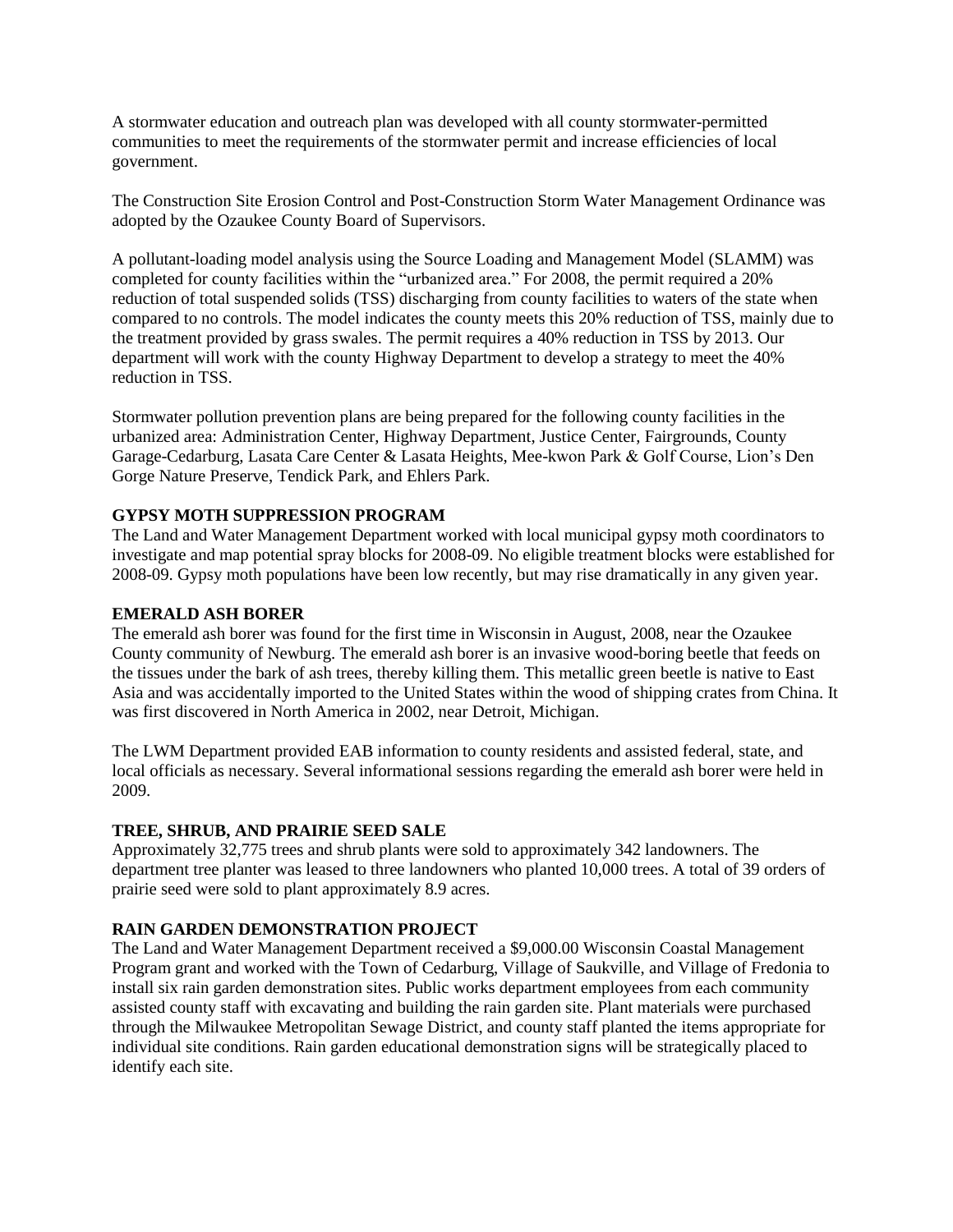## **RE-ESTABLISHING FISH PASSAGE IN THE MILWAUKEE RIVER WATERSHED**

The LWM Department is among several partners working to improve fish passage in the Milwaukee River. The department is assisting with implementing the \$4.7 million *Fish Passage in the Milwaukee River Watershed Project*, funded through the American Recovery and Investment Act.

## **ENVIRONMENTAL EDUCATION**

Forty nine students from five Ozaukee County schools participated in a statewide environmental awareness poster contest. Zach Coutts from Northern Ozaukee High School was the first place winner in the county special needs division, as well as in the state contest. Award presentations were held at several schools.

The annual county fair display, department newsletter and web site, and various information sessions served to provide ongoing environmental education.

### **SANITATION**

In 2009, the Land and Water Management Department issued **96** State of Wisconsin sanitary permits to allow the installation of Private Onsite Wastewater Treatment Systems (POWTS) within the county. The following table is an explanation of these permits.

| <b>System</b><br><b>Type</b>                                                            | <b>Number of</b><br><b>Permits</b><br><b>Issued</b> | <b>New</b><br><b>Construction</b><br><b>POWTS</b> | <b>Replacement</b><br><b>POWTS</b> | <b>Total</b><br><b>Revenue</b> |  |
|-----------------------------------------------------------------------------------------|-----------------------------------------------------|---------------------------------------------------|------------------------------------|--------------------------------|--|
| $A+0$ Mound                                                                             | $\overline{0}$                                      | $\mathbf{0}$                                      | $\overline{0}$                     |                                |  |
| A+0 Mound<br>with pretreatment                                                          | $\overline{0}$                                      | $\mathbf{0}$                                      | $\mathbf{0}$                       |                                |  |
| A+4 Mound                                                                               | 33                                                  | 15<br>(45%)                                       | 18<br>(55%)                        |                                |  |
| $A+4$ Mound<br>with pretreatment                                                        | 3                                                   | $(0\%)$<br>$\boldsymbol{0}$                       | $(100\%)$<br>3                     |                                |  |
| At-Grade                                                                                | $\overline{4}$                                      | (50%)<br>2                                        | (50%)<br>2                         |                                |  |
| Conventional                                                                            | 3                                                   | (33%)<br>1                                        | $\overline{c}$<br>(67%)            |                                |  |
| <b>Holding Tank</b>                                                                     | 20                                                  | 3<br>(15%)                                        | (85%)<br>17                        |                                |  |
| <b>In-Ground Pressure</b>                                                               | $\overline{0}$                                      | $\mathbf{0}$                                      | $\overline{0}$                     |                                |  |
| <b>In-Ground Pressure</b><br>with pretreatment                                          | 6                                                   | 2<br>(33%)                                        | (67%)<br>4                         |                                |  |
| Mound                                                                                   | 15                                                  | (33%)<br>5                                        | (67%)<br>10                        |                                |  |
| Mound<br>with pretreatment                                                              | $\overline{2}$                                      | $(50\%)$<br>1                                     | $(50\%)$<br>1                      |                                |  |
| Modifications<br>all system types*                                                      | 5                                                   | N/A                                               | $(100\%)$<br>5                     |                                |  |
| <b>Total:</b>                                                                           | 91                                                  | (32%)<br>29                                       | (68%)<br>62                        | \$53,800.00                    |  |
| * Modifications include component replacements and/or additions to existing systems.    |                                                     |                                                   |                                    |                                |  |
| Five additional state permits were issued as transfers and renewals (revenue \$400.00). |                                                     |                                                   |                                    |                                |  |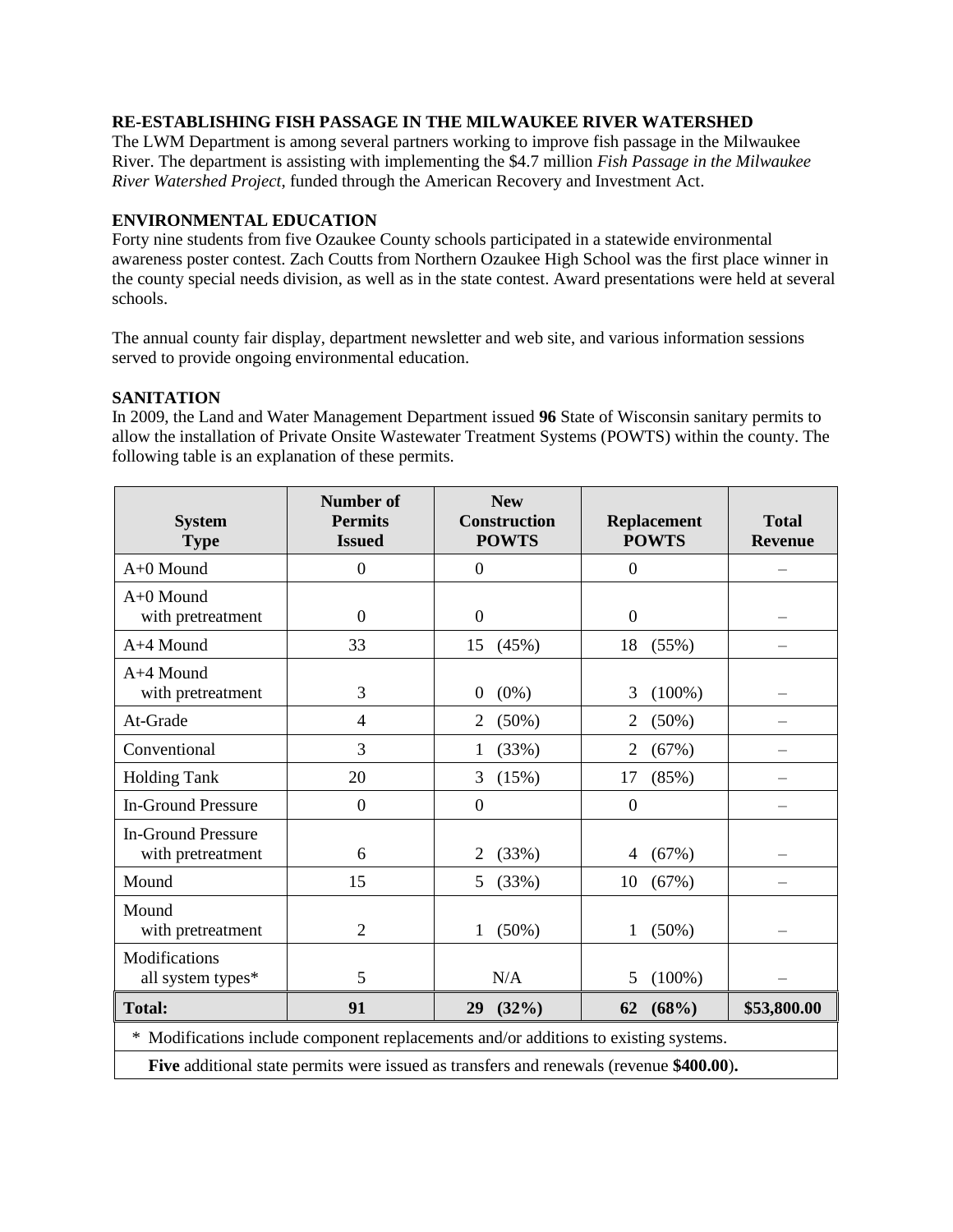The department also issued **nine** county permits for existing POWTS: **four** for system reconnections, **four** for system abandonments, and **one** for system repair. Application fees totaled **\$1,500.00**.

As a Wisconsin Department of Commerce agent for POWTS plan review, the LWM Department reviewed **87** plans. A total of **\$16,480.00** was paid in plan review fees.

Department inspectors performed **80** final inspections during the year. Other POWTS-related revenue totaled **\$2,500.00**. This includes fees for POWTS certifications, on-site soil evaluations, and Wisconsin Fund applications.

### POWTS MAINTENANCE PROGRAM

Effective January 1, 2009, a new in-house maintenance program was launched, following discontinuation of the Carmody Data system. The department issued **2,320** notices for required routine maintenance on POWTS within the county. As of December 31, approximately **32 (1.38%)** of the POWTS involved were non-compliant. Total one-time maintenance reporting fees received by the department during the year amounted to **\$1,395.00** (*new construction* only). The new software is currently being marketed by Transcendent Technologies, with Ozaukee County receiving revenue from each sale.

#### WISCONSIN FUND

The department processed **three** applications for the Wisconsin Fund Private Sewerage System Replacement or Rehabilitation Grant Program. A total of **\$14,384.00** was distributed to these applicants.

### **SHORELAND AND FLOODPLAIN ZONING**

The department issued **51** zoning and stipulated permits to allow the improvement of lands within the shoreland area of the county. The following table is an explanation of these permits:

| <b>Permit Type</b>   | Number of<br><b>Permits Issued</b> | <b>Total</b><br><b>Revenue</b> |
|----------------------|------------------------------------|--------------------------------|
| Principal Structure* | 18                                 |                                |
| Accessory Structure* | 13                                 |                                |
| Stipulated           | 12                                 |                                |
| General              |                                    |                                |
| <b>Total:</b>        | 51                                 | \$9,576.80                     |

\*Includes modification and/or addition to existing structure.

The department presented **one** applicant requesting a conditional use permit to the Board of Adjustment. The application was approved. Application fees totaled **\$275.00**.

The department presented **three** applicants to the Environment and Land Use Committee for petitions to change zoning classification (rezoning). All three petitions were approved. Application fees amounted to **\$990.00**.

#### *Community Rating System Participant*

The county is a participant in the National Flood Insurance Community Rating System (CRS). As a result, flood insurance premiums in the unincorporated areas are reduced by 10%. The program rewards communities for activities which go beyond the minimum required by the national flood insurance program.